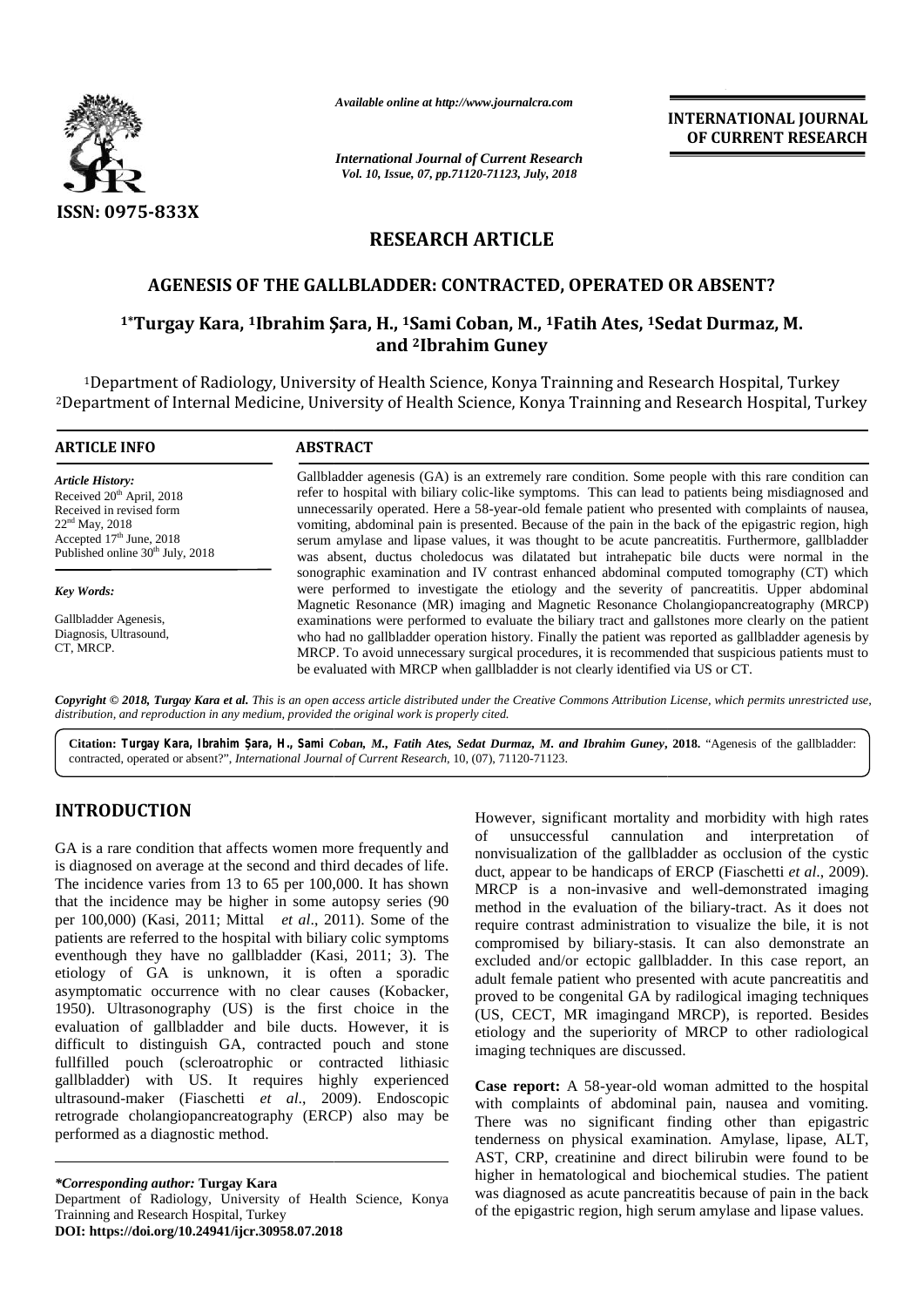

**Figure 1. US image demonstrated a hyperechoic area in the gallbladder fossa. And a blind-ended cystic duct originating from middle part of common bile duct**



**Figure 2. IV contrast enhanced Abdominal CT scan shows left main bile duct (arrow), choledoch (arrowhead) dilated. There is no material present that may be attributed to the operation performed in this section. Common fluid that supports acute pancreatitis extending from the peripancreatic area to the stomach, to the perisplenic area, and to the left kidney is present (curved arrow)**



**Figure 3. MRCP images demonstrated that there is a blind-ended cystic duct (arrow) originating from middle part of common bile duct. Left main bile duct (curved arrow) and choledoch (arrowhead) are dilated.**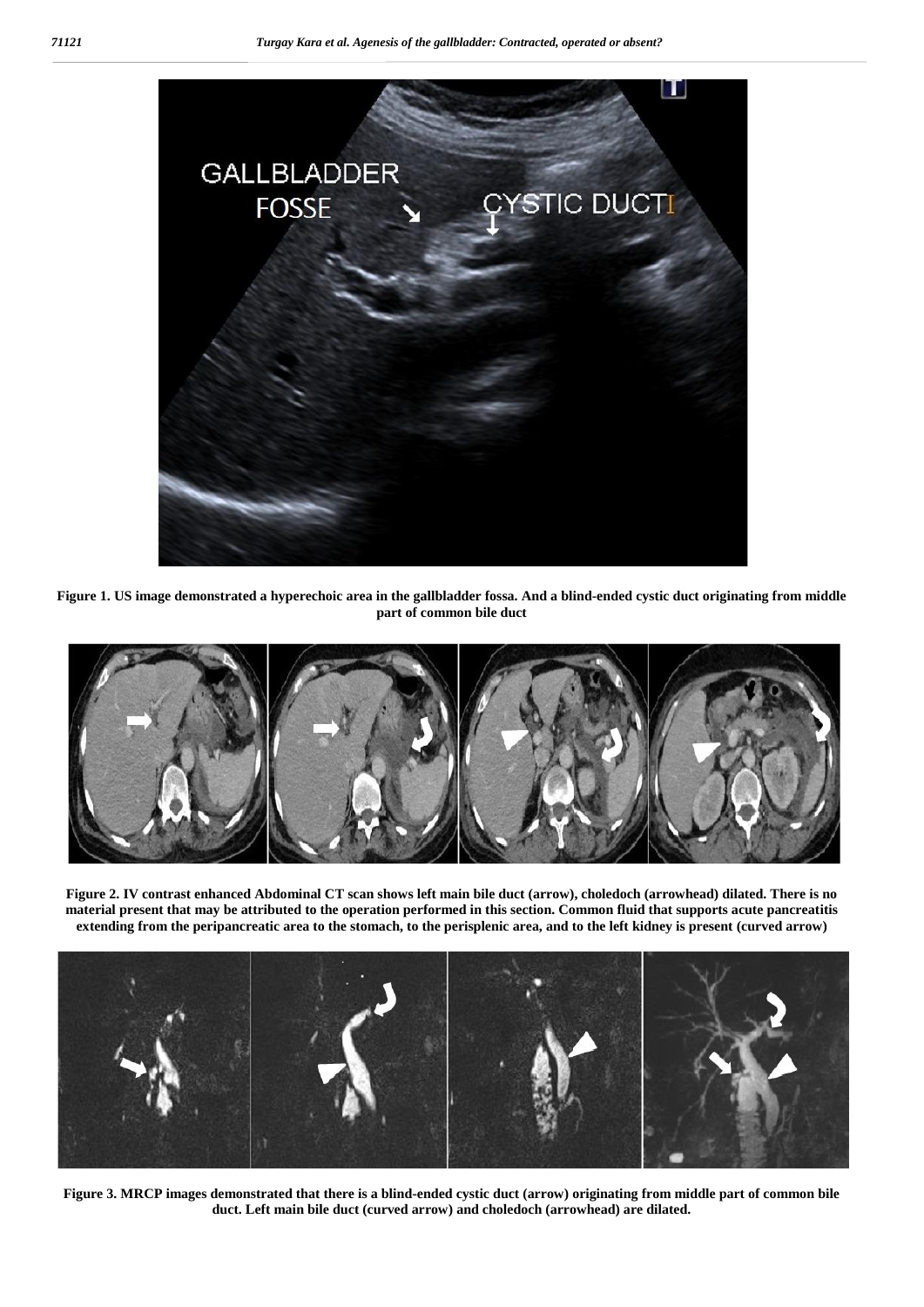Therefore, the patient was sent to our radiology department to investigate the presence of stones in the bile ducts and other etiology of acute pancreatitis. US examinations were performed with a TOSHIBA Aplio 500 convex transducer (1.9-6 MHz; Toshiba Medical Systems Corporation, Tokyo, Japan). Pancreas was not able to be evaluated the because of the intense gas artifact in the abdomen US. There was mild free fluid in retro peritoneum. The intrahepatic bile ducts were normal. The proximal part of the ductus choledochus was dilatated. The gallbladder could not be visualized at the expected localization although the patient had no previous surgical history. There was an interrupted cystic duct originating from middle part of choledochus extending to the gallbladder fosse in the US (Figure1). So that further imagination techniques were recommended for the patient. İntravenous contrast enhanced CT was performed with a 64 detector row CT scanner (Brilliance CT system; Philips Healthcare, Cleveland, OH). There were fluid collections consistent with pancreatitis, which was thought to be originated from the pancreas tail segment, and dilatation in ductus choledochus in the abdominal CT which was performed to to evaluate the severity index of acute pancreatitis. The gallbladder could not be visualized in the expected localization and reported as probably status postcholecystectomy (Figure 2). Furthermore MRCP was recommended to evaluate bile ducts and gallbladder. MRCP was performed with 1.5-T Siemens MagnetomAera, Germany. Via MRCP a rudimenter cystic duct was apparent wheraeas a gallbladder was absent. Thus the diagnosis of GA was confirmed (Figure 3). Endoscopic retrograde cholangiopancreatography (ERCP) was performed because it was thought that there could be lower choledochal microstones in the patient who had continuing complaints; abdominal pain and high CRP and leukocytosis. Sphincterotomy was performed during ERCP and the patient was recovered from pain. CRP and leukocytosis receded and the patient was discharged with clinical recovery.

### **DISCUSSION**

Although the pathogenesis of GA is not known precisely, it is accepted as a congenital malformation. 40-65% of cases are associated with other malformations such as cerebrotendinous xanthomatosis and the G syndrome, trisomy 18 and Klippel- Feil Syndrome (Peloponissios *et al*., 2005). Hepatic diverticulum leads to liver, gallbladder and bile ducts in a 4 week embryo. The end portion of the hepatic diverticulum is enlarged and separated in order to form caudal and rostral branches. The caudal branch gradually swells and extends, resulting in the shape of the gallbladder. In the meantime, the proximal narrow segment forms the cystic duct. Caudal branch hypoplasia causes gall bladder and cystic duct agenesis (Malde, 2010; Yener *et al*., 2015). In literature it has been reported that some patients with GA were referred to hospitals Malde S. with biliary colic-like symptoms and were unnecessarily operated (Malde, 2010; Yener *et al*., 2015; Tang *et al*., 2015) Some postulate that an associated sphincter of Oddi dysfunction may be the cause of biliary colic in these patients (Wright, 1965). In other cases, associated development of common bile duct stones may be the cause (Malde, 2010). Although it can be demonstrated with US and other advanced imaging modalities, it is not easy to diagnose GA. US often misleads in the diagnosis of GA. Cases of GA have been reported as 'contracted/fibrotic gallbladder' on US. Misdiagnosis causes unnecessary operations which may legally expose physicians to certain sanctions.

The conditions that cause misdiagnosis are biliary colic-like symptoms such as right upper quadrant pain, jaundice, itching; reported as false-positive due to intestinal gas artefact, dilatated bile duct with calcified stone, ribbed fibrous tissue in the galbladder localization; physicians should not consider GA in differential diagnosis (Tang *et al*., 2015; Trompetas *et al*., Former situtions creates unnecessary costs, some operational-related risks for patients and malpractise sanctions for surgeons. Advanced imaging studies such as CT and MRCP have shown to increase the preoperative diagnosis rate (Fiaschetti *et al*., 2009; Peloponissios *et al*., 2005; Demir, 2008; Balakarishnan, 2016). Upper abdominal CT is usually basic imaging method to evaluate pancreatitis however it is often reported as status postcholecystectomy if gallbladder is not visualized, just as in ourcase. Besides CT gives poor information about intrahepatic and extra hepatic bile ducts.We recommend evaluation with advanced imaging techniques such as MRCP in case of doubtful cases to avoid unnecessary surgical procedures due to misdiagnosis and legal sanctions that may result. Currently it is still difficult to diagnose GA. Nevertheless, physicians should have suspicion of GA in differential diagnosis, and the demand for advanced imaging tests can help prevent unnecessary surgeries in these cases.

#### **Conclusion**

In conclusion, GA is a diagnosis that should be kept in mind in patients with no cholecystectomy anamnesis, who do not have ultrasonographic and CECT gallbladder vision in expected location. MRCP is a very effective and noninvasive method for diagnosing GA and evaluating other biliary pathways. Thus, the cost and morbidity of unnecessary surgical procedures can be avoided.

#### **REFERENCES**

- Balakarishnan S, Singhal T *et al*. 2006. Agenesis of the Gallbladder: Lesson to Learn. *Journal of the Society of Laparoendoscopic Surgeons*,10:517-19.
- Demir M, Kilicoglu G. 2008.Rare coincidence of congenital short and annular pancreas with gallbladder agenesis and splenic malrotation. *Br J Radio.,* 968: 204-6.
- Fiaschetti V,Calabrese G, Viarani S, Bazzocchi G, Simonetti G. 2009. Gallbladder agenesis and cystic duct absence in an adult patient diagnosed by magneticresonance cholangiography: report of a case and review of the literature. *Case Report Med.,*1-4.
- Kasi MP, Ramirez R, Rogal SS, Littleton K, Fasanella E. 2011. Gallbladder Agenesis. *Gastroenterology,* 5:654-62.
- Kobacker JL. 1950. Congenital absence of the gallbladder: a possible hereditary defect. *Annals of Internal Medicine.,* 33:1008–21.
- 2010. Gallbladder agenesis diagnosed intraoperatively: a case report. *Journal of Medical Case Reports.,* 4:285.
- Mittal A, Singla S, Singal R, Metha V. 2011. Gallbladder agenesis with common bile duct stone - A rare case with a brief review of the literature. *The Turkısh Journal of Gastroenterology,* 22:216-18.
- Peloponissios N, Gillet M, Cavin R, Halkic N. 2005. Agenesis of the gallbladder: A dangerously misdiagnosed malformation. *World Journal of Gastroenterology.,* 1(39):6228-31
- Tang LM, Wang XF, Ren PT, Xu GG, Wang CS. 2015. The Diagnosis of gallbladder agenesis : two cases report.